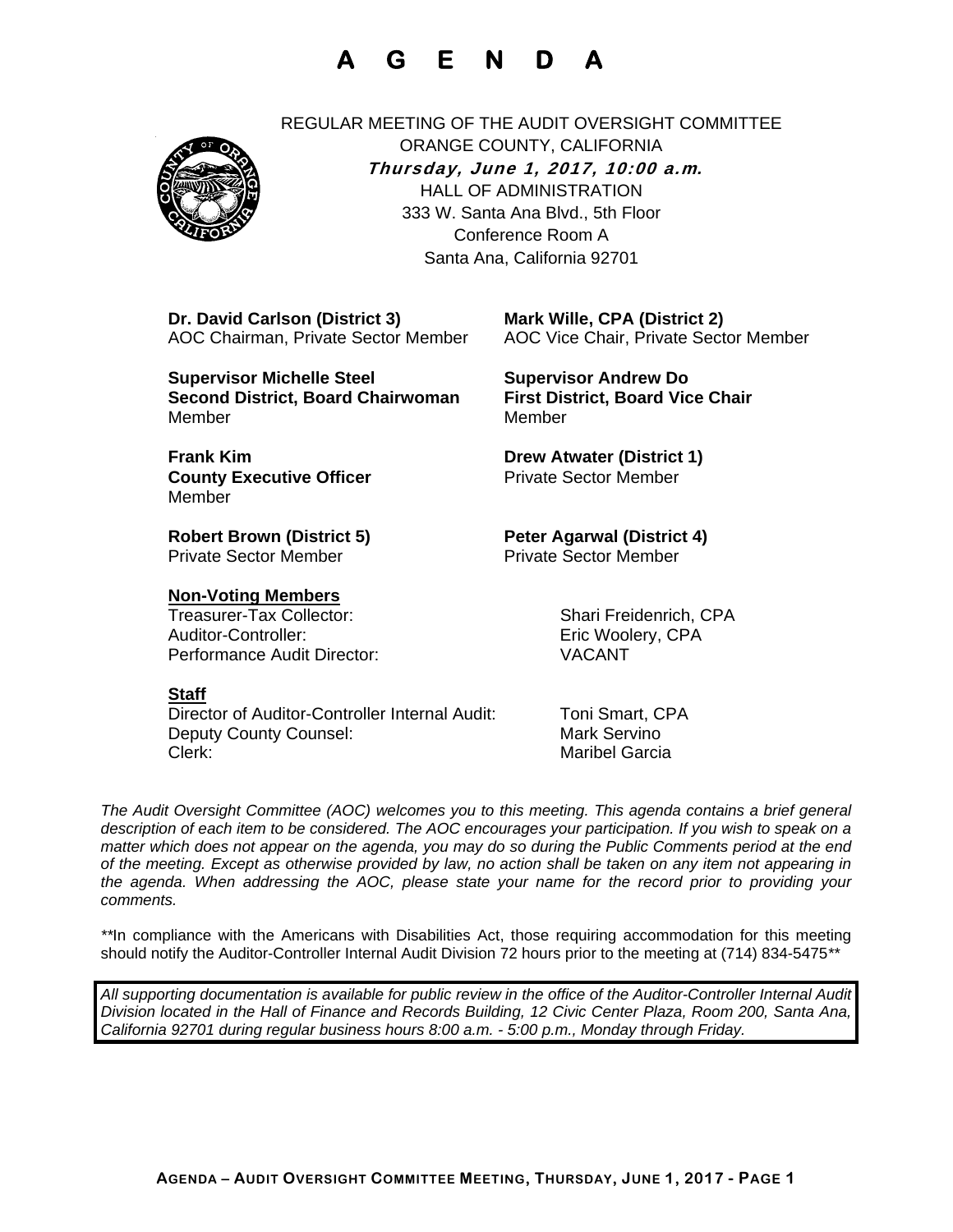# **A G E N D A**

 REGULAR MEETING OF THE AUDIT OVERSIGHT COMMITTEE ORANGE COUNTY, CALIFORNIA

## **10:00 A.M.**

- 
- 2. Approve Audit Oversight Committee Regular Meeting Minutes of March 30, 2017
- 3. Receive Single Audit Report, Communication with Those Charged with Governance at the Conclusion of the Audit FY 2016, Management Letter FY 2016, Communication with Those Charged with Governance during Planning and Audit Engagement Letter FY 2017
- 4. Receive Oral Report on County Cyber Security Program and Audit **Coordination**
- 5. Receive Oral Report on Auditor-Controller Internal Audit Division's Independence
- 6. Receive Oral Report on External Assessment Performed by the Institute of Internal Auditors (IIA)
- 7. Approve the Auditor-Controller Internal Audit Division's FY 2017-18 Annual Audit Plan and Risk Assessment
- 8. Receive Oral Report on Status of Hiring Director of Performance Audit *Frank Kim*
- 9. Receive Oral Report on Status of the Request for Proposals (RFP) for Consultant Services for Independent Auditing and Related Services
- 10. Approve Auditor-Controller Internal Audit Division's FY 2016-17 3rd Quarter Status Report for the period January 1, 2017 through March 31, 2017 and approve 3rd Quarter Executive Summary of Findings for the period January 1, 2017 through March 31, 2017
- 11. Approve 3rd Quarter FY 2016-17 External Audit Activity Quarterly Status Report for the Quarter Ended March 31, 2017
- 12. Receive Oral Report on COSO Usage in the County, Green Book or COSO County Acceptance, Internal Audit and the Systemic Cause of a Finding, and Performance Auditor and COSO Audit at the Department

Speaker 1. Roll Call *Dr. David Carlson AOC Chairman* 

> *Dr. David Carlson AOC Chairman*

*Macias Gini & O'Connell Linda Hurley, CPA, Partner* 

*Jake Margolis, CEO/IT Chief Information Security Officer & Betty Stallworth, Auditor-Controller Senior IT Audit Manager* 

*Toni Smart, CPA Auditor-Controller Director of Internal Audit* 

*Toni Smart, CPA Auditor-Controller Director of Internal Audit* 

*Toni Smart, CPA Auditor-Controller Director of Internal Audit* 

*Chief Executive Officer* 

*Alice Sinclair, Auditor-Controller Administration and Business Operations Manager* 

*Toni Smart, CPA Auditor-Controller Director of Internal Audit* 

*Toni Smart, CPA Auditor-Controller Director of Internal Audit* 

*Mark Wille AOC Vice Chair*